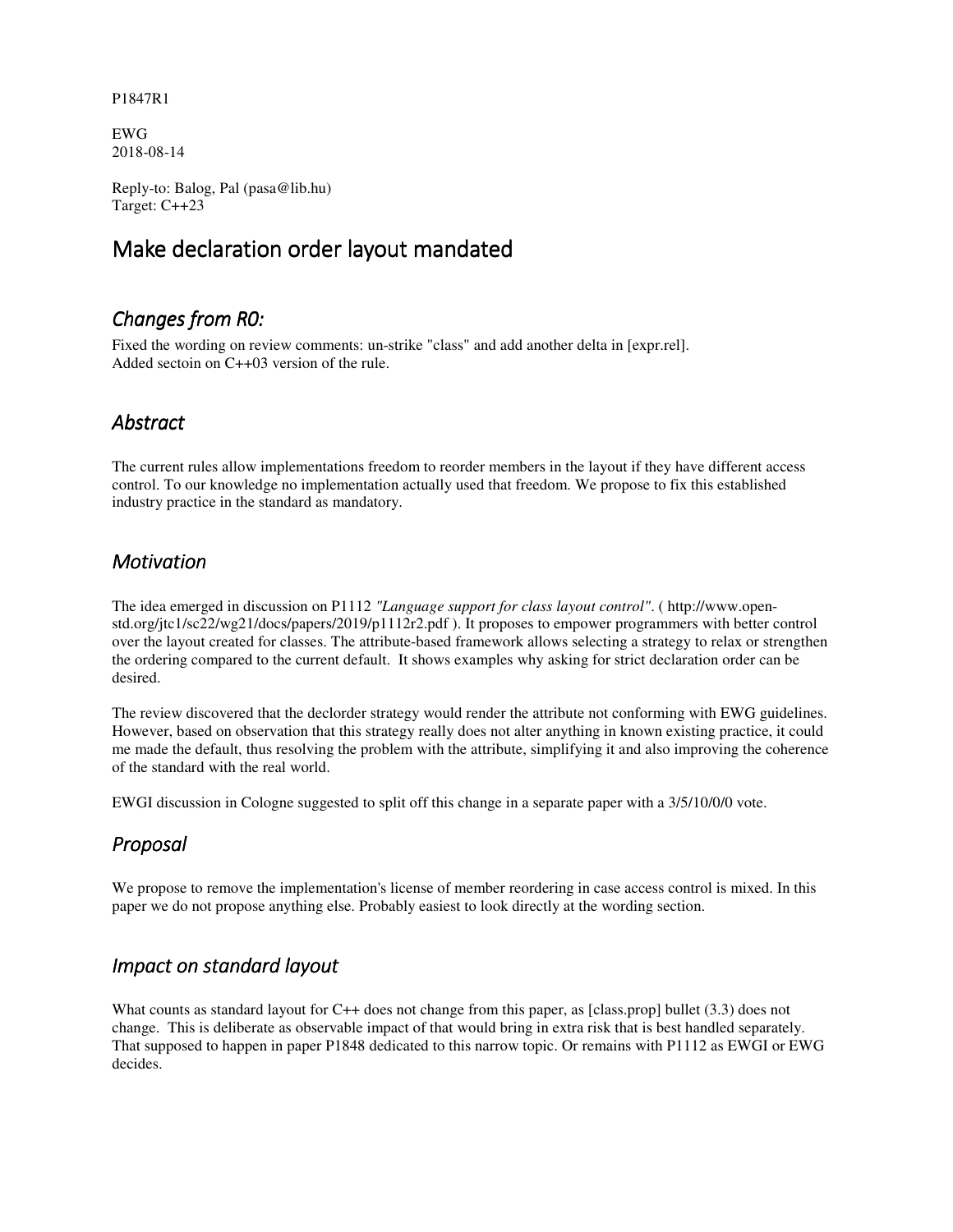This means that is standard layout<T> still reports false (as did before, avoiding behavior change in code that issued the test). Also related benefits like offsetof or common initial sequence do not apply. But for interfacing with other languages the actual layout will be fine.

#### *Impact on implementation that did not use the license*

It is conforming without any change. The users who wanted declorder layout and this far only relied on hope or ABI documentation now can rely on the standard directly. And run no further risk whether the implementation decides to change its mind later on.

#### *Impact if an implementation did use the license after all*

Without change it becomes non-conforming. If it doesn't track the standard, will likely not change the behavior at all, and the users will not notice any change. A more interesting risk for this case if new code starts to rely on the new rule and gets migrated to such a platform. To help avoiding this risk the change comes with a feature-test macro and we suggest the programmers inspect it.

If it does track the standard, it will most likely offer mode for old compatibility. As the actual layout for the case was "unspecified", the users had not much to rely on beyond ABI specification and will see changes there.

In case we think this case is realistic and users actually liked the current rule, we can offer a related strategy in P1112, say "c++20". We think that rearrangeability tied to access control provides a very weak and hardly useful way to do better (while it has a significant cost in ABI-stability), so we do not suggest it, just mention the possibility as extra risk mitigation.

#### *We can't just change such an old established rule*

The interesting thing is that we did in fact change this rule, and I could not even locate the related papers and discussion allowing that. C++11 has similar text to current, but

C++03 9.2 p12: "Nonstatic data members of a (non-union) class declared without an intervening *access-specifier* are allocated so that later members have higher addresses within a class object. The order of allocation of nonstatic data members separated by an *access-specifier* is unspecified (11.1). ..."

allowed way more freedom to rearrangement. That was trimmed significantly. The old rule required only members between labels kept in a block, and those blocks placed in any way. The new ignores the labels and allows just 3 blocks with the private, protected and private members, and those zipped.

I could not locate any implementer or user complaint from this change that is another indication that even the older license was not actually used.

# *What happens if this proposal is rejected*

P1112 will revert to its original approach having the opt-in for the declorder strategy. Likely it will need a different framework.

#### *Benefits of accepting this change*

The main benefit is creating a cleaner state that is 1/ aligned with existing practice and 2/ no longer carry a rule that looks arbitrary and lacks a good known motivation. The standard carries plenty of old baggage that is in the way, but we keep it to save backward compatibility. For this case we can make the change while remaining backward compatible.